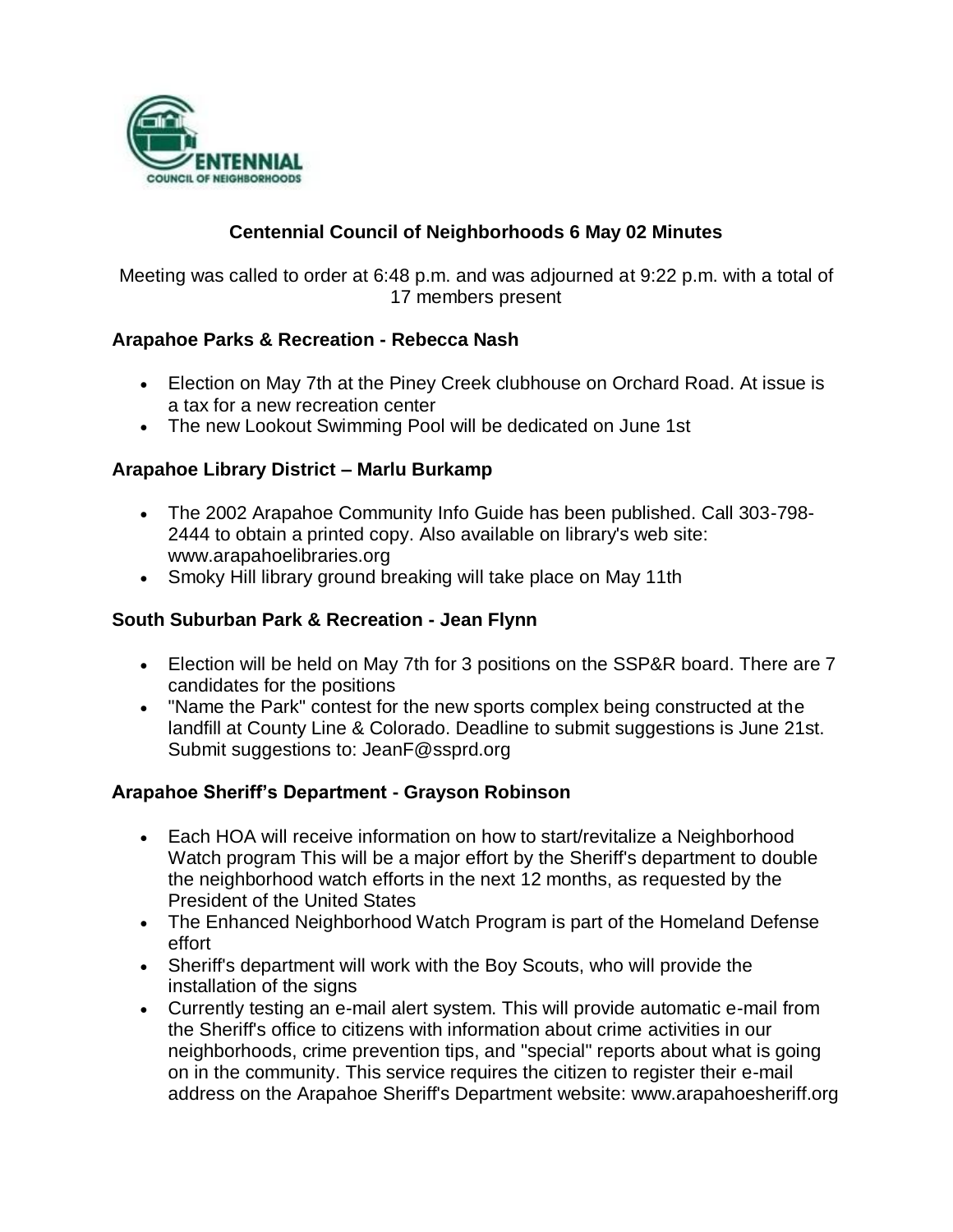### **- Amir Stephen**

- Call 720-874-3429 to schedule a visit to your HOA meeting by Deputy Stephen, who will assist is setting up the program
- Sheriff's office will present an award to the HOA with the best watch program at the end of the 12 months

## **Fire Districts - Bob Rinne**

- Swedish hospital is classified as a level 2 trauma center, but it meets all the requirements for a level 1 trauma center
- Divert status by local hospitals is much less frequent now than it used to be
- Local fire equipment was sent to help with the wildland forest fires. Federal funding is paying the expenses for this effort
- The Denver Metro Fire Chiefs are working on an inter-government agreement for mutual aid. Includes the front range from Poudre Valley to Colorado Springs.
- Next effort is a standard mobilization plan for the same areas. This will be extremely important if events like September 11th happen again
- Area fire departments get a daily update from T-REX as to road closures, trouble spots, etc.
- The Haz Mat fire truck which was stolen and wrecked has been repaired and will be in service shortly
- Fire department has applied for a \$200,000.00 federal grant to improve equipment, training, etc.
- South Metro's new administration building is at Mineral & Chester. Paid \$5 million for a building worth \$17 million

# **City of Centennial – Ward III - Andrea Suhaka**

- Bryan Weimer from Arapahoe County provided a list of probable Public Works for the period from 2003 to 2008
	- o Dry Creek pedestrian bridge over I-25
	- o Arapahoe Road reconstruction from Holly to Colorado
	- o Arapahoe/University intersection
	- o Parker/Arapahoe Interchange ROW
	- o Parker Rd white-topping (1 mile south of Arapahoe to Lincoln)
	- o Arapahoe/Clinton/Boston Intersection
	- o Arapahoe Park-n-Ride Access Improvements
	- o County Line/University intersection
	- o County Line Rd from Colorado to University
- And also a list of possible projects (if enough money can be obtained)
	- o Piney Creek Trail
	- o Arapahoe/Colorado intersection
	- o Arapahoe/Holly intersection
- o Arapahoe Rd Corridor Study (I-25 to Parker)
	- o Arapahoe/Parker Interchange Final Design
- It will help obtain funding if citizens will send letters to DRCOG requesting federal funds for these improvements. Normally, the north & west suburbs are well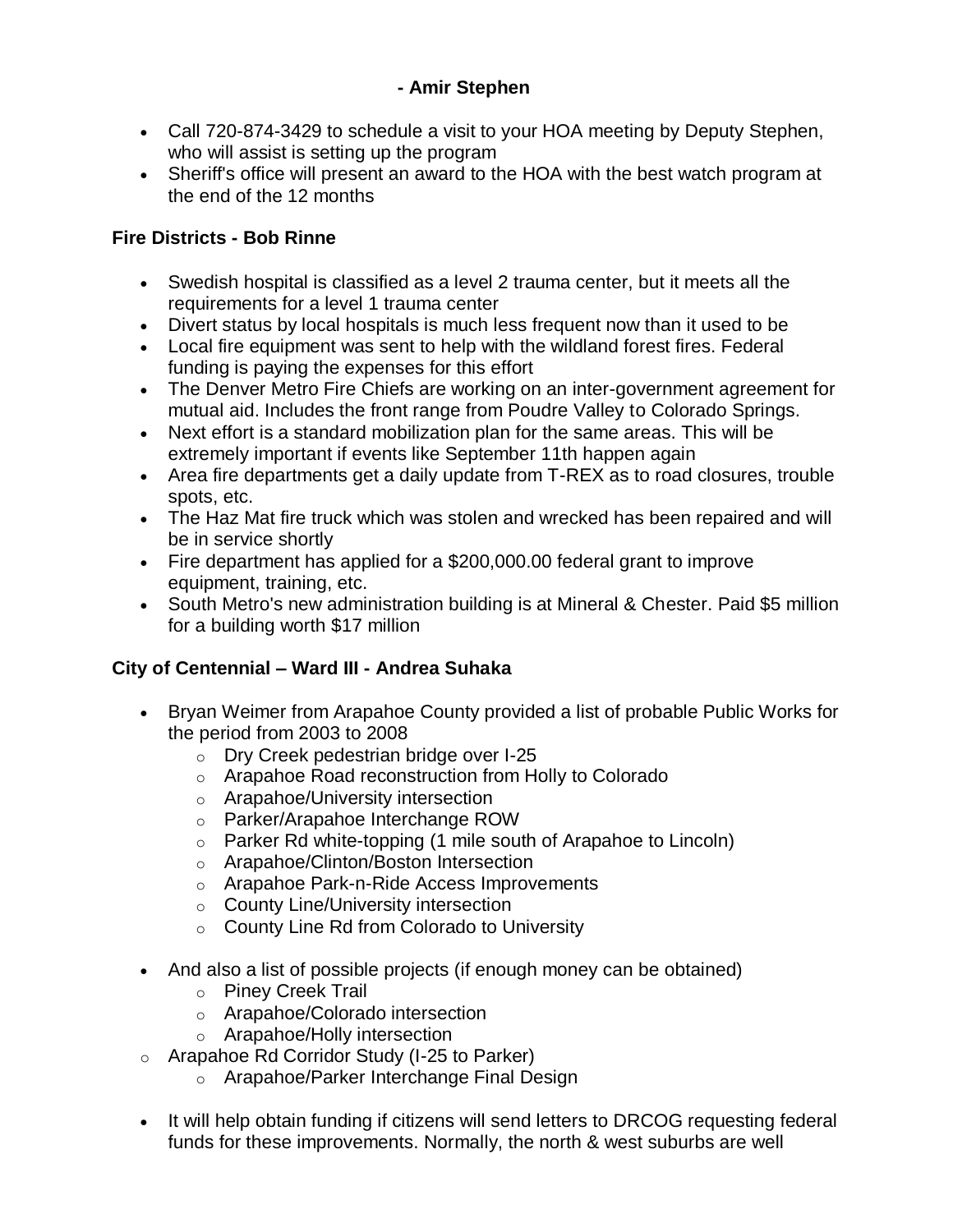represented at the meeting and make their opinions heard. Our area needs to be more vocal to obtain more of the available monies

 DRCOG will hold a transportation hearing on May 15th at I-25 and Speer at 7:00 p.m.

## **City of Centennial – Ward I - George Gatseos**

- On September 14th, the City of Centennial will hold a 5K "Centennial Cup Race". Profits will go toward the benefit of Centennial youths
- No public monies will be used for this event

## **City of Centennial - City Manager - John Pazour**

- Majority of cities in U.S. that are the size of Centennial are "Council Management" type of governments
- Business Manager runs the city government on a "business" model, similar to a corporation
- Manager conducts the day-to-day "nuts & bolts" business, City Council establishes policy
- Community building is very important and is the first step of series of actions which will require heavy community involvement
- Manager is concerned with developing an on-going government structure
- How does the City collect all the taxes which have been authorized, approved, and budgeted
- Need to develop a small, permanent staff of people
- Need to enhance the contracts for the City services to include performance evaluation criteria
- Set up necessary administrative infra-structure
- Determine what the long term revenue base for the City will be, and how the revenue structure can be maintained
- Determine how the City will develop and eventually look
- Development of vacant properties
- Redevelopment of older areas
- Determine the best way to communicate information, issues, and problems to the citizens for citizen feedback
- Continue to keep citizen involvement at a high level
- CENCON will serve as a means of communication between the homeowners and the City government

# **Officer Reports - President - Cathy Noon**

- The Nuisance and Vehicle ordinance reports will be delivered to the City Council by May 15th
- Noise ordinance is still being discussed
- The desirability of a new, dedicated web site for CENCON was discussed. It was agreed that this would be a worthwhile venture, since it can be obtained at a small annual cost, and because of the difficulties of using the current Neighborhood Link site
- Some member HOA's have not yet provided the e-mail address for their HOA newsletter